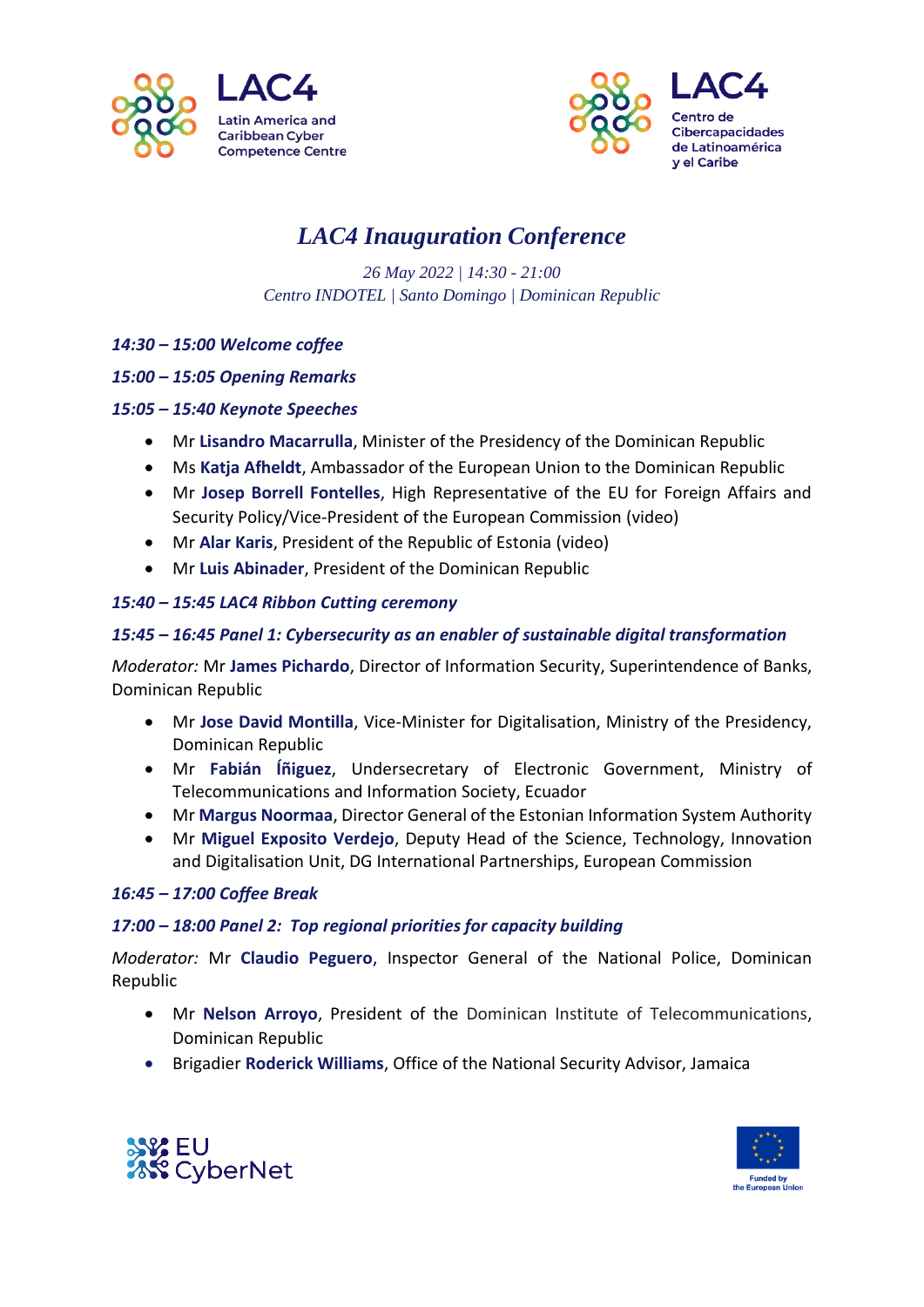



- Mr **Mauricio D. Papaleo Mayada**, Director of Information Security at the Agency for the Development of Electronic Government Management and Information and Knowledge Society, Uruguay
- Mr **Victor Hugo da Silva Rosa**, General Coordinator of Information Security Management, Institutional Security Cabinet of the Presidency of the Republic of Brazil

#### *18:00 – 19:00 Panel 3: Regional initiatives in service of resilience building*

Moderator: Mr **Carlos Leonardo**, Head of CISRT-RD, Dominican Republic

- Ms **Alison Treppel**, Executive Secretary of the Inter-American Committee against Terrorism, Organisation of American States
- Mr **Chris Gibson**, Executive Director of Forum of Incident Response and Security Teams - FIRST
- Mr **Anselm Charles**, Information and Communications Technology Manager, CARICOM/IMPACS

#### *19:00 – 19:05 Key conclusions and way forward for LAC4*

#### *19:00 – 21:00 Reception (Naca'n restaurant)*

### *Conference Format and Participants*

The LAC4 Inauguration Conference is an invite-only meeting for around 140 senior government officials, policymakers, diplomats and technical community from the LAC region to discuss cybersecurity challenges, capability gaps and capacity building needs, as well as opportunities for cross-border collaboration to support fair, secure and sustainable digital transformation. The Conference is an in-person event that will be recorded and posted at the [EU CyberNet](https://www.eucybernet.eu/) and [LAC4](https://www.eucybernet.eu/lac4/) websites. The working languages of the Conference will be English and Spanish, with interpretation available.

The Inauguration Conference is held back-to-back with the *Information Security Workshop for CISOs* on 23-25 May and *National Cybersecurity Strategy Implementation Seminar* for the Dominican Republic on 23 – 26 May. All activities will take place in CENTRO INDOTEL (at Calle Isabel La Católica). The Conference Reception on 26 May will be hosted in a nearby restaurant.



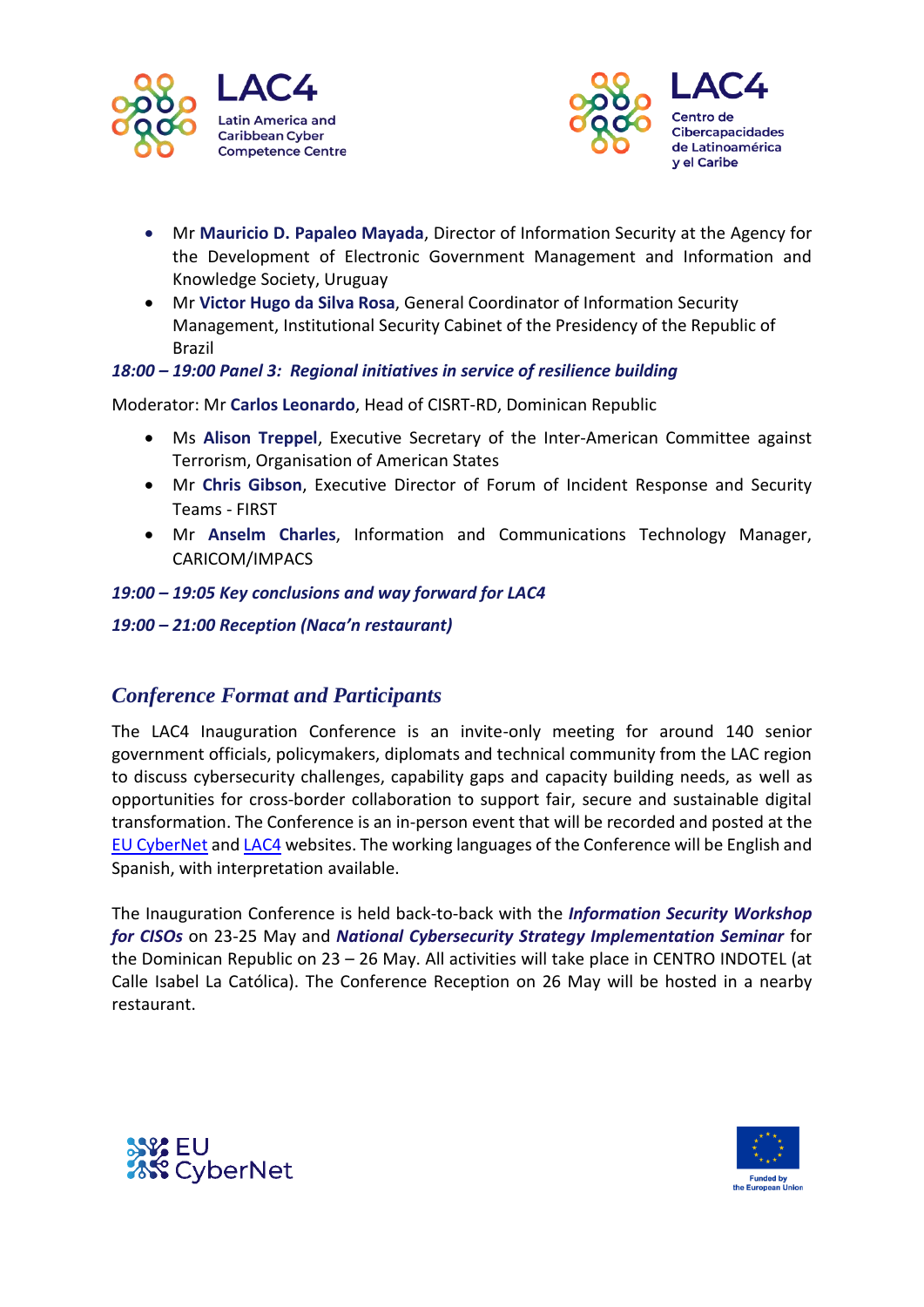



## *LAC4 - Regional knowledge hub and training centre*

The mission of the LAC4 is to enhance cyber capacities in the LAC region through specialized trainings and consultations.

The Centre will strengthen practical collaboration in the region and with the European Union (EU).

The LAC4 started its operations in October 2021, with the physical training facility in Santo Domingo, the Dominican Republic.



### *LAC4 is...*

- State-of-the-art training facility
- Capacity to develop and provide technical, policy and strategic level courses and simulation.
- Platform for doctrine development and research coordination.
- Channel to cyber capacity building projects, training modules and materials developed in the EU.



*CENTRO INDOTEL,* that provides space for LAC4 an institution attached to the Dominican Institute of Telecommunications. CENTRO INDOTEL was established in 2011 with the purpose of connecting knowledge, projects, experiences, people and organisations of the digital transformation ecosystem.

CENTRO INDOTEL is located in the heart of historic Santo Domingo, founded in 1498 and inscribed in 1990 as a UNESCO World Heritage site.